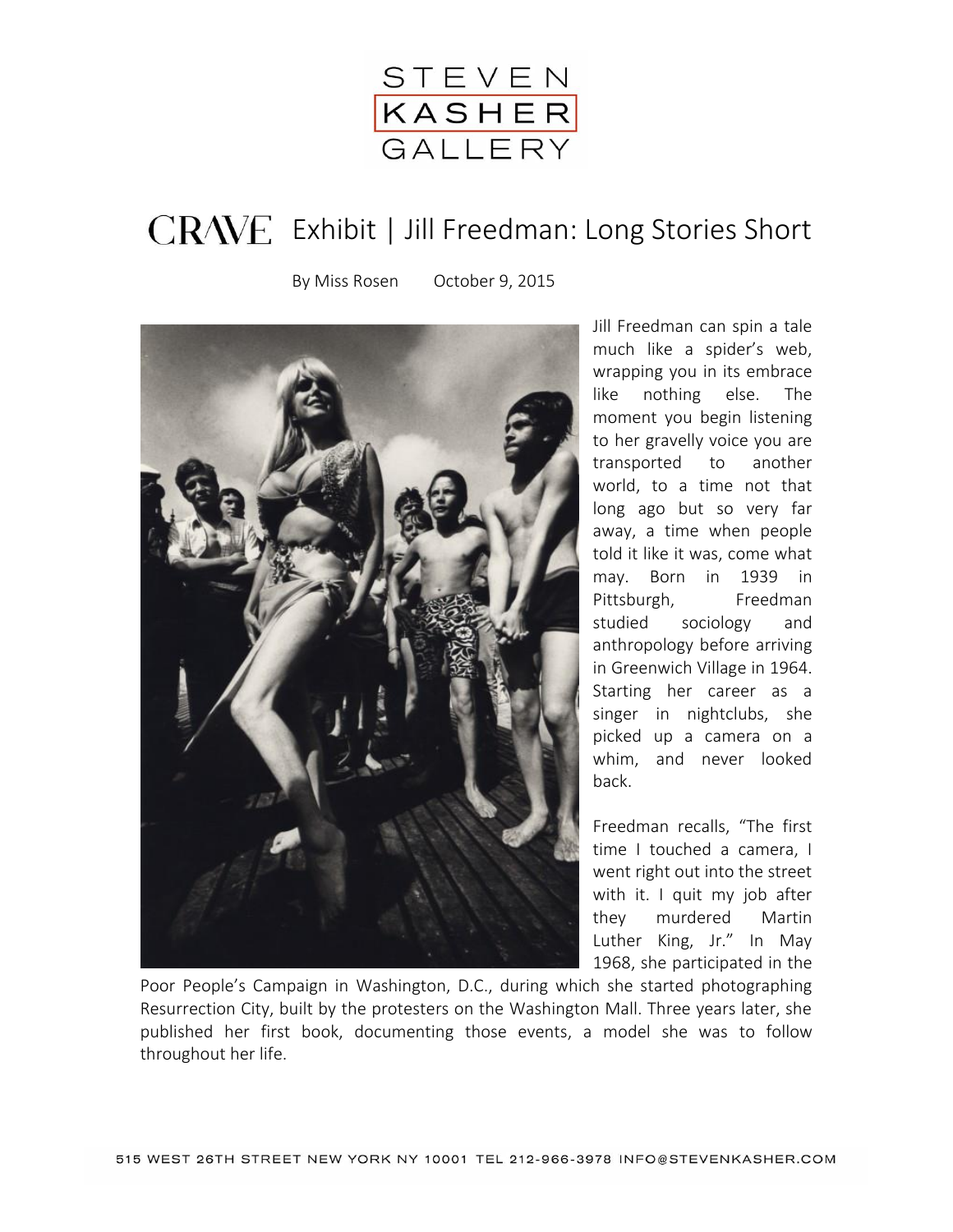

A self-made photographer, Freedman never took an assignment or tried to fit into the industry. "I'm a terrible hustler. If your secretary is rude, I don't call back. Some people can do this. I can't. When I would suggest a story, they would give me to the picture editor, who would mess up my idea. I wasn't good at those things and currying favor," Freedman observes. Instead, she immersed herself in projects for years on end, emerging with a book that captured life through the lens of one of the toughest and most tender women to ever wield a camera.

For Freedman, photography has always been deep inside the marrow of her bones. She recalls being a child and going up to the attic to look at picture



magazines that were among the first to publish photographs of the Holocaust. The experience moved her deeply. "I'm sure that's why I picked up a camera," Freedman reveals.

Those images also sealed within Freedman a need to speak truth to power. I was during the Vietnam War that Freedman became aware of the horrors of American foreign policy. "I saw us as the Nazis and I'm still upset about it. We lost our soul in Vietnam and have been in the toilet ever since. It really drove me crazy and gave me the motivation to go out there and photograph the things I cared about."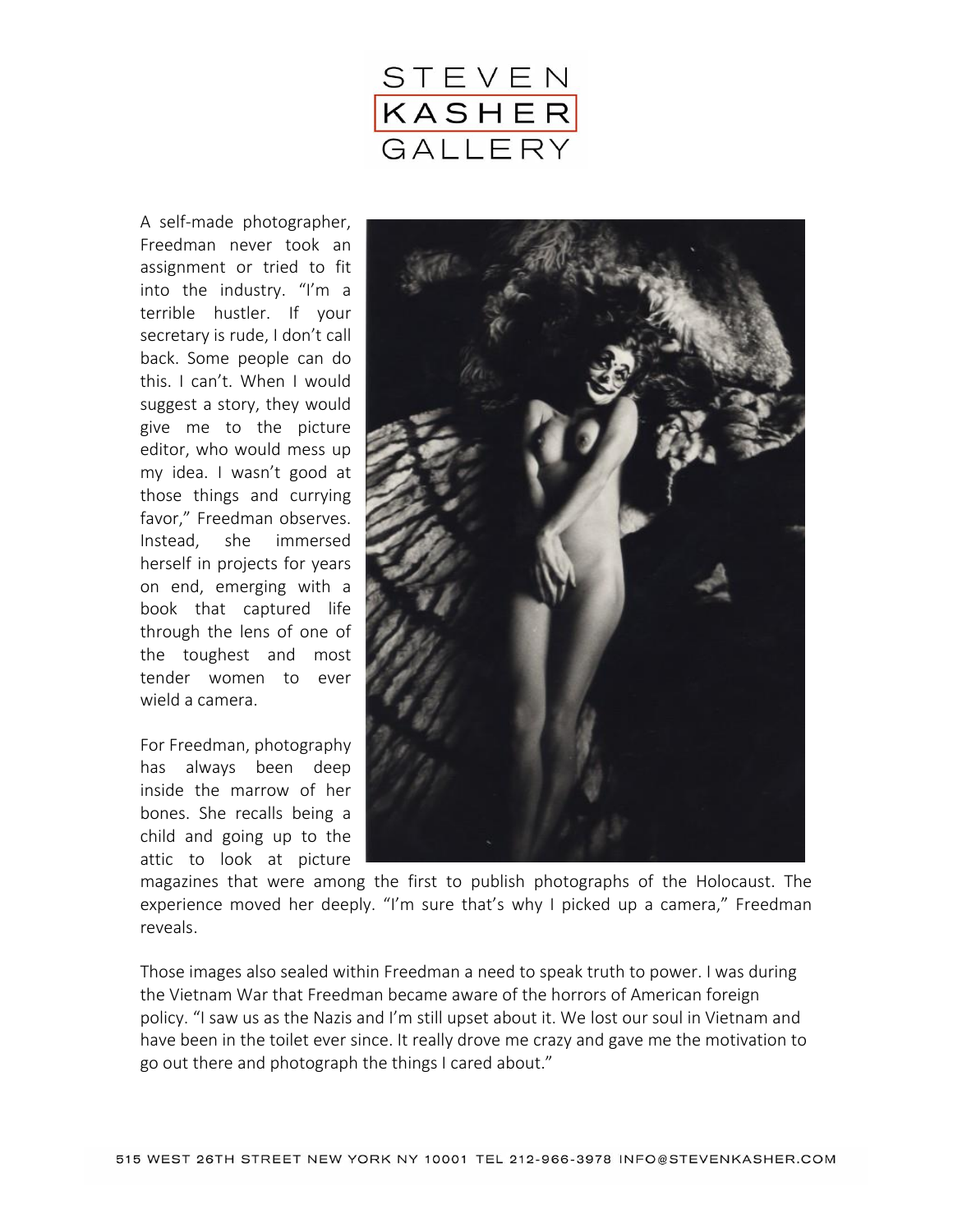

Drawn to issues of personal and political importance, Freedman reveals, "I am outraged at all time. It's not easy to live with myself. Believe that." Perhaps that is why her photographs take us to the edge and back. Among her most intensive documentary works include Firehouse (Doubleday, 1977) and Street Cops (Harper & Row, 1982), in which Freedman brought herself inside the New York police and fire departments at a time when the city was at its most downtrodden and corrupt. It was an education in the horrors of life firsthand and close up. Freedman observes, "With Firehouse, I skipped college by getting out in the world."



And get out into the world, she did. Freedman even hooked up with the circus because, as she remembers, "I didn't have any money. I went along with the circus to its final location. The bus died in Akron, Ohio, which is where my mother was born." Freedman published Circus Days in 1975, another triumph in her oeuvre which includes eight monographs to date.

It is from these books that a show was born. "Jill Freedman: Long Stories Short" is the first major exhibition of the artist's work at Steven Kasher Gallery, NY, from September 17-October 24, 2015. Featuring more than 50 black and white vintage prints from the